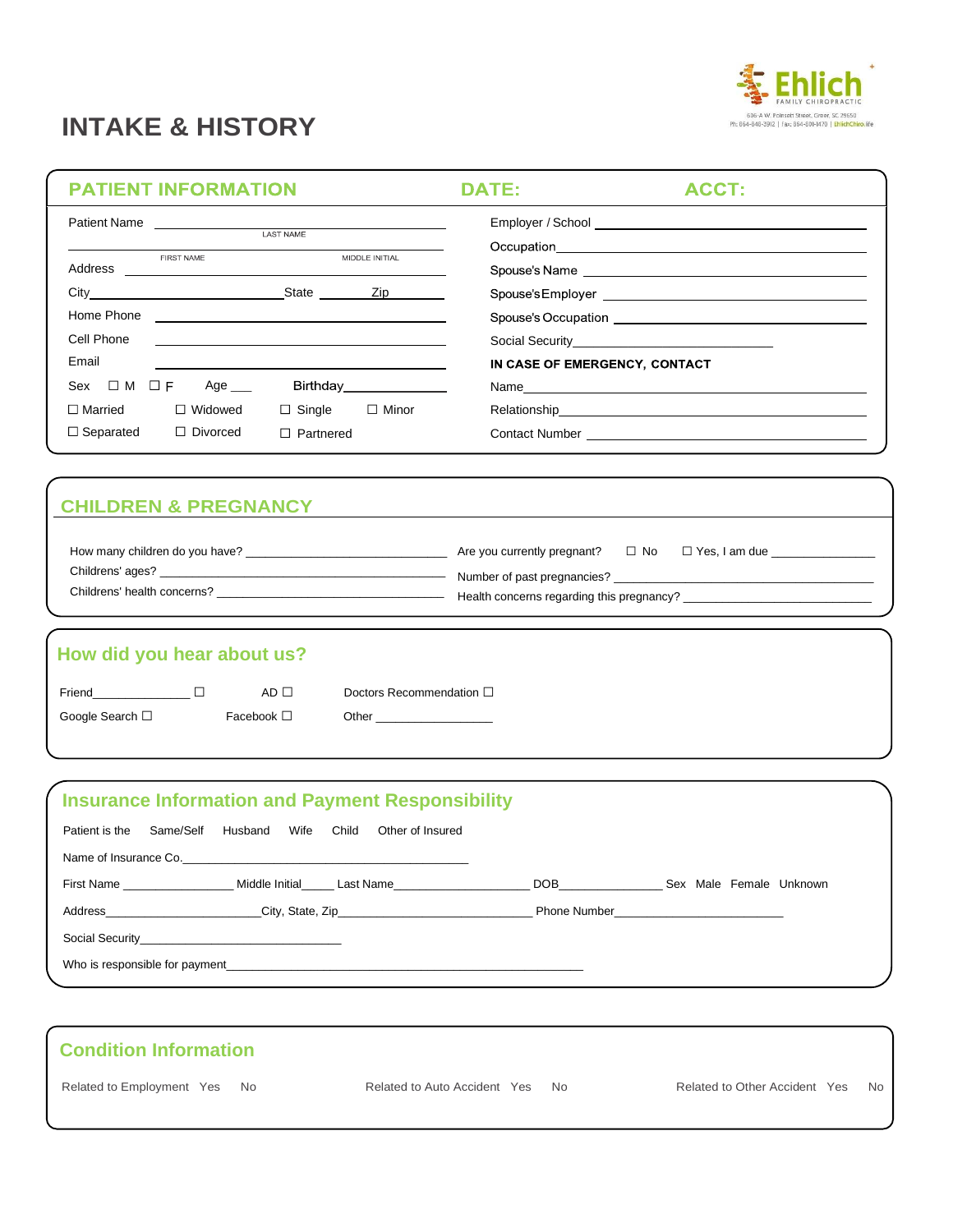|                      | HOW CAN WE HELP YOU? Are your present problems due to an injury? YES or NO                   |                                           |              |              |   |   |  |                                   |
|----------------------|----------------------------------------------------------------------------------------------|-------------------------------------------|--------------|--------------|---|---|--|-----------------------------------|
|                      | If you are already experiencing a symptom, what is it? __________________________            |                                           |              |              |   |   |  |                                   |
|                      | How bad is it? How intense are your symptoms? (circle)                                       | $\bullet$<br><b>NO</b><br><b>SYMPTOMS</b> | $\mathbf{2}$ | $\mathbf{3}$ | 5 | 6 |  | <b>INTENSE</b><br><b>SYMPTOMS</b> |
|                      | Please circle areas to the right on the bodies where you have pain or other symptoms:        |                                           |              |              |   |   |  |                                   |
|                      | What does it feel like? (check where appropriate)                                            |                                           |              |              |   |   |  |                                   |
| <b>D</b> Numbness    | $\Box$ Sharp                                                                                 |                                           |              |              |   |   |  |                                   |
| <b>↑ Tingling</b>    | □ Shooting                                                                                   |                                           |              |              |   |   |  |                                   |
| $\uparrow$ Stiffness | $\Box$ Burning                                                                               |                                           |              |              |   |   |  |                                   |
| $\mathbb{D}$ Dull    | $\Box$ Throbbing                                                                             |                                           |              |              |   |   |  |                                   |
| <b>D</b> Aching      | □ Stabbing                                                                                   |                                           |              |              |   |   |  |                                   |
| <b>↑ Cramping</b>    | □ Swelling                                                                                   |                                           |              |              |   |   |  |                                   |
| th Nagging           | D Other ____________________                                                                 |                                           |              |              |   |   |  |                                   |
|                      |                                                                                              |                                           |              |              |   |   |  |                                   |
|                      | Was the injury? $\Box$ Job Related $\Box$ Auto Accident $\Box$ Personal Injury $\Box$ Other: |                                           |              |              |   |   |  |                                   |

# **IMPACT OF YOUR SYMPTOMS**

How is this symptom / condition interfering with your life? (check where appropriate)

|                                                 | <b>No</b><br>Effect | Mild<br>Effect | Moderate<br>Effect | Severe<br>Effect              |                                            | No<br>Effect | Mild<br>Effect | Moderate<br>Effect | Severe<br>Effect               |
|-------------------------------------------------|---------------------|----------------|--------------------|-------------------------------|--------------------------------------------|--------------|----------------|--------------------|--------------------------------|
| <b>Work</b>                                     | $\Box$              | □              | $\Box$             | □                             | Energy                                     | $\Box$       | $\Box$         | $\Box$             | $\Box$                         |
| l Exercise                                      |                     |                |                    | Г                             | Attitude                                   | П            | $\Box$         | П                  | П                              |
| Recreation                                      | $\Box$              |                | $\Box$             | $\Box$                        | Patience                                   | $\Box$       | $\Box$         | $\Box$             | $\Box$                         |
| Relationships                                   | $\Box$              |                | □                  | □                             | Productivity                               | $\Box$       | $\Box$         | $\Box$             | П                              |
| Sleep                                           | Г                   | $\Box$         | $\Box$             | $\Box$                        | Creativity                                 | $\Box$       | $\Box$         | $\Box$             | $\Box$                         |
| Self-Care                                       | $\Box$              | □              |                    | $\Box$                        | Uther                                      | $\Box$       | $\Box$         | $\Box$             | П                              |
| How committed are you to correcting this issue? |                     |                |                    | $\bullet$                     | 8<br>$\boldsymbol{\Phi}$<br>$\overline{2}$ | 6<br>6       | $\overline{7}$ | 8<br>9             | $\bf \Phi$                     |
|                                                 |                     |                |                    | <b>NOT</b><br><b>COMMITED</b> |                                            |              |                |                    | <b>VERY</b><br><b>COMMITED</b> |

| <b>Allergies, Medications, Supplements &amp; Surgeries</b> |                    |                    |                  |  |  |
|------------------------------------------------------------|--------------------|--------------------|------------------|--|--|
| Allergies (list)                                           | Medications (list) | Supplements (list) | Surgeries (list) |  |  |
|                                                            |                    |                    |                  |  |  |
|                                                            |                    |                    |                  |  |  |
|                                                            |                    |                    |                  |  |  |
|                                                            |                    |                    |                  |  |  |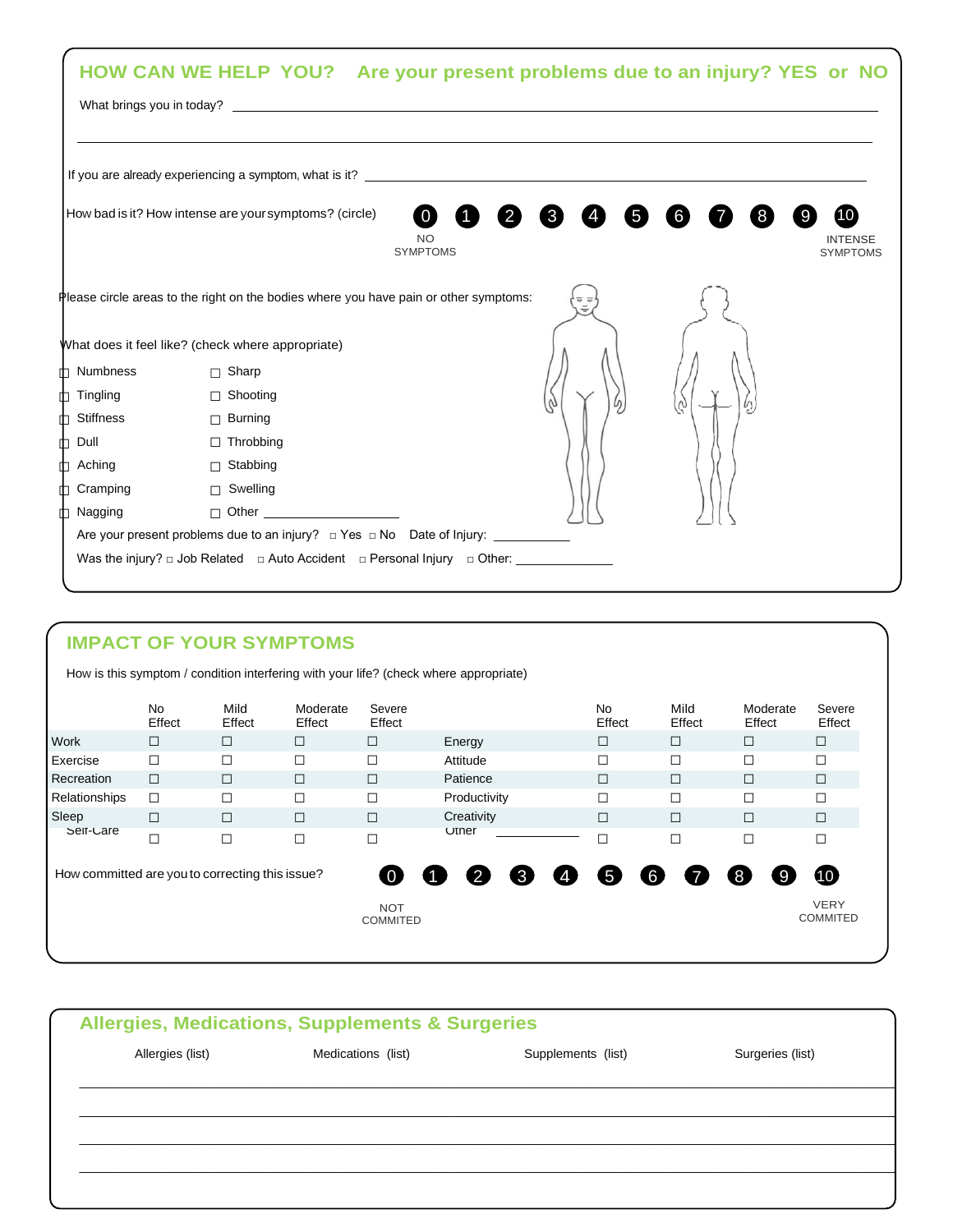

|                         | Please check the box beside any condition that you have or have had. |                              |                            |
|-------------------------|----------------------------------------------------------------------|------------------------------|----------------------------|
| $\Box$ AIDS/HIV         | $\Box$ Circulation Issues                                            | $\Box$ Goiter                | $\Box$ Reproductive Issues |
| $\Box$ Alcoholism       | $\Box$ Childhood Illness                                             | $\Box$ Gout                  | $\Box$ Ringing in Ears     |
| $\Box$ Anemia           | $\Box$ Depression                                                    | $\Box$ Headaches / Migraines | $\Box$ Scoliosis           |
| $\Box$ Anxiety          | $\Box$ Diabetes                                                      | $\Box$ Heart Disease         | $\Box$ Shoulder Issues     |
| $\Box$ Appendicitis     | $\Box$ Digestive Issues                                              | $\Box$ Hepatitis             | $\Box$ Stroke              |
| Arteriosclerosis        | (Constipation/Diarrhea/GERD/IBS)                                     | $\Box$ Hip Issues            | $\Box$ TMJ Issues          |
| $\Box$ Arthritis        | $\Box$ Eczema                                                        | $\Box$ Immune Issues         | $\Box$ Urinary Issues      |
| $\Box$ Asthma/Allergies | $\Box$ Elbow/Wrist/Hand Issues                                       | $\Box$ Lymphatic Issues      | $\Box$ Osteoporosis        |
| $\Box$ Back Pain        | $\Box$ Endocrine Issues (Thyroid)                                    | $\Box$ Multiple Sclerosis    | $\Box$ Other               |
| Cardiovascular Issues   | $\Box$ Epilepsy                                                      |                              |                            |
| $\Box$ Cancer           | $\Box$ Foot/Ankle Issues                                             | $\Box$ Neck Pain             |                            |

| <b>Current Habits</b>           | <b>Family History</b>                                                                                                                                                                                                                                     |
|---------------------------------|-----------------------------------------------------------------------------------------------------------------------------------------------------------------------------------------------------------------------------------------------------------|
| <b>Smoker Current</b>           | Diabetes (Maternal/Paternal)                                                                                                                                                                                                                              |
| Smoker Former                   | Cancer (Maternal/Paternal                                                                                                                                                                                                                                 |
| Smoker Never                    | Back Pain (Maternal/Paternal)                                                                                                                                                                                                                             |
| Drinking Alcohol: cups/day      | Other and the contract of the contract of the contract of the contract of the contract of the contract of the contract of the contract of the contract of the contract of the contract of the contract of the contract of the<br>(Maternal/Paternal)<br>⊔ |
| Soft Drink Bottles or cans/day  | Do you or have you ever had foot orthotics?                                                                                                                                                                                                               |
| Coffee cups/day________         | <b>YES</b>                                                                                                                                                                                                                                                |
| Water cups/day________          | NO                                                                                                                                                                                                                                                        |
| Exercise None Moderate<br>Daily |                                                                                                                                                                                                                                                           |